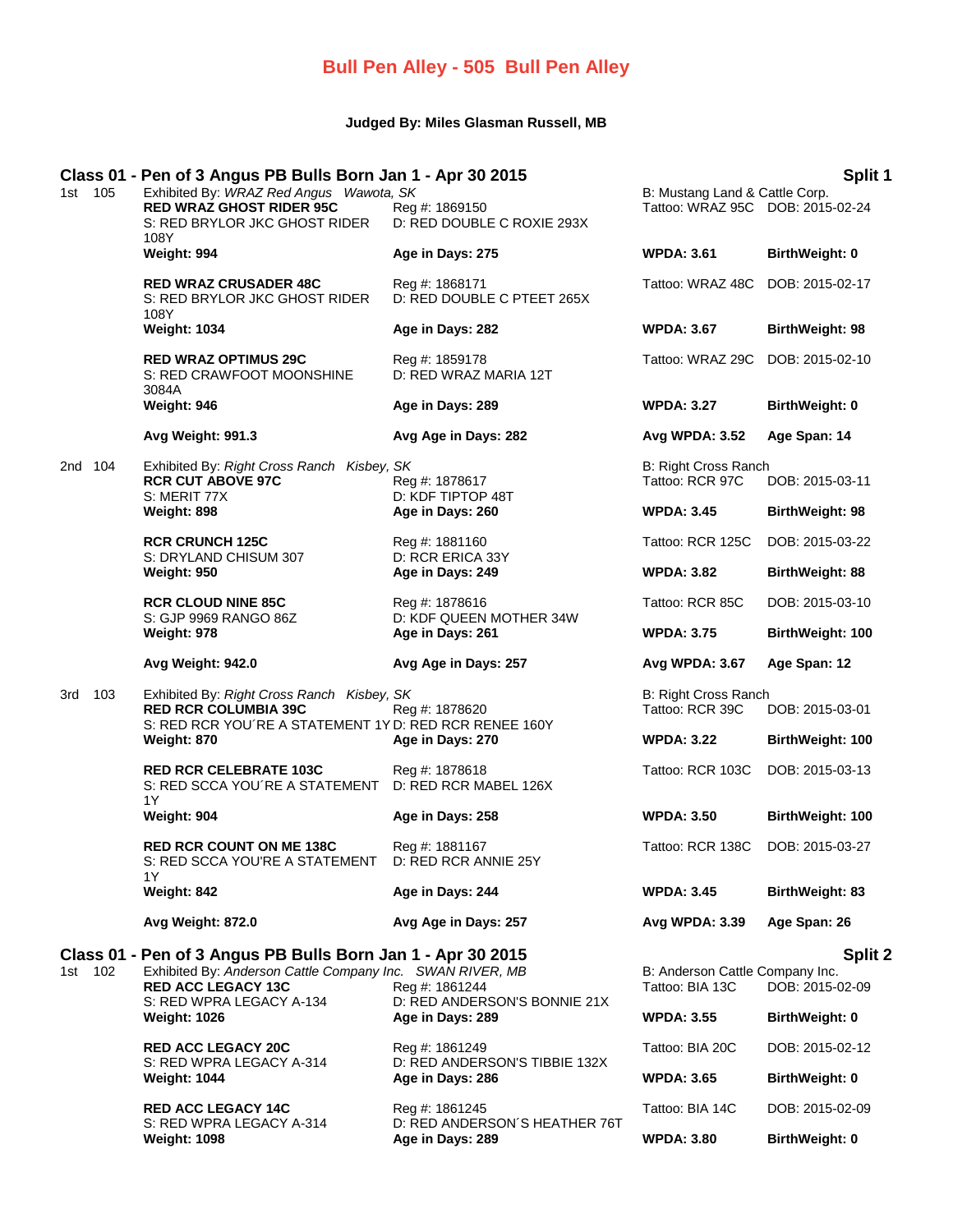|         |     | Avg Weight: 1056.0                                                                                             | Avg Age in Days: 288                                                                | Avg WPDA: 3.67                                | Age Span: 3            |
|---------|-----|----------------------------------------------------------------------------------------------------------------|-------------------------------------------------------------------------------------|-----------------------------------------------|------------------------|
| 2nd 113 |     | Exhibited By: Howe Family Farm Moose Jaw, SK<br><b>RED HOWE MOONSHINE 21C</b><br>S: RED XO CROWFOOT SHINE 235Z | Reg #: 1862967<br>D: RED HOWE MS ENVIOUS 167A                                       | <b>B: HOWE RED ANGUS</b><br>Tattoo: MHZ 21C   | DOB: 2015-01-24        |
|         |     | <b>Weight: 1080</b>                                                                                            | Age in Days: 305                                                                    | <b>WPDA: 3.54</b>                             | <b>BirthWeight: 0</b>  |
|         |     | <b>RED HOWE TEMPT 37C</b><br>S: TOWAW TEMPT 15X                                                                | Reg #: 1862977<br>D: RED HOWE TOPEKA 50W                                            | Tattoo: MHZ 37C                               | DOB: 2015-02-01        |
|         |     | <b>Weight: 1098</b>                                                                                            | Age in Days: 297                                                                    | <b>WPDA: 3.70</b>                             | <b>BirthWeight: 0</b>  |
|         |     | <b>RED HOWE CACTUS SKY 90C</b><br>S: RED JENSEN CACTUS SKY 25S                                                 | Reg #: 1863005<br>D: RED HOWE LAKINA 175X                                           | Tattoo: MHZ 90C                               | DOB: 2015-02-15        |
|         |     | <b>Weight: 1130</b>                                                                                            | Age in Days: 283                                                                    | <b>WPDA: 3.99</b>                             | <b>BirthWeight: 0</b>  |
|         |     | Avg Weight: 1102.7                                                                                             | Avg Age in Days: 295                                                                | Avg WPDA: 3.74                                | Age Span: 22           |
| 3rd     | 114 | Exhibited By: Hunt, Terry & Stacey Rose Valley, SK<br><b>RED T&amp;S RIBEYE 36C</b><br>S: RED T&S RIBEYE 41A   | Reg #: 1872484<br>D: RED T&S BOOM 15Y                                               | <b>B: T&amp;S Farms</b><br>Tattoo: TSH 36C    | DOB: 2015-02-08        |
|         |     | <b>Weight: 1160</b>                                                                                            | Age in Days: 290                                                                    | <b>WPDA: 4.00</b>                             | BirthWeight: 88        |
|         |     | <b>RED T&amp;S RIPPER 4C</b><br>S: RED WRIGHTS RIPPER 1X                                                       | Reg #: 1845373<br>D: RED T&S KARA 38W                                               | Tattoo: TSH 4C                                | DOB: 2015-01-19        |
|         |     | <b>Weight: 1014</b>                                                                                            | Age in Days: 310                                                                    | <b>WPDA: 3.27</b>                             | <b>BirthWeight: 79</b> |
|         |     | <b>RED T&amp;S RIBEYE 37C</b><br>S: RED T&S RIBEYE 41A                                                         | Reg #: 1872482<br>D: RED T&SSAGE 57S                                                | Tattoo: TSH 37C                               | DOB: 2015-02-08        |
|         |     | <b>Weight: 1058</b>                                                                                            | Age in Days: 290                                                                    | <b>WPDA: 3.65</b>                             | <b>BirthWeight: 88</b> |
|         |     | <b>Avg Weight: 1077.3</b>                                                                                      | Avg Age in Days: 297                                                                | Avg WPDA: 3.63                                | Age Span: 20           |
| 4th.    | 108 | Exhibited By: Eastondale Angus Wawota, SK<br><b>EASTONDALE CONVOY 10'15</b><br>S: COLEMAN CHARLO 0256          | Reg #: 1864653<br>D: EASTONDALE FOREVER LADY 13'09                                  | <b>B: Eastondale Angus</b><br>Tattoo: VKE 10C | DOB: 2015-02-06        |
|         |     | <b>Weight: 1054</b>                                                                                            | Age in Days: 292                                                                    | <b>WPDA: 3.61</b>                             | <b>BirthWeight: 0</b>  |
|         |     | <b>EASTONDALE 6A WINDY 501</b>                                                                                 | Reg #: 1880500<br>S: EASTONDALE REALLY WINDY 06'13 D: EASTONDALE FOREVER LADY 08'13 | Tattoo: VK 501C                               | DOB: 2015-01-30        |
|         |     | <b>Weight: 1028</b>                                                                                            | Age in Days: 299                                                                    | <b>WPDA: 3.44</b>                             | BirthWeight: 0         |
|         |     | <b>EASTONDALE 6A WINDY 05'15</b><br>S: EASTONDALE REALLY WINDY 06'13 D: EASTONDALE COUNTESS 109'13             | Reg #: 1864652                                                                      | Tattoo: VKE 5C                                | DOB: 2015-02-03        |
|         |     | <b>Weight: 1022</b>                                                                                            | Age in Days: 295                                                                    | <b>WPDA: 3.46</b>                             | <b>BirthWeight: 0</b>  |
|         |     | <b>Avg Weight: 1034.7</b>                                                                                      | Avg Age in Days: 295                                                                | Avg WPDA: 3.50                                | Age Span: 7            |
| 1st 101 |     | Class 01 - Pen of 3 Angus PB Bulls Born Jan 1 - Apr 30 2015<br>Exhibited By: HBH Farm Inc. Rivers, MB          |                                                                                     | B: Jack A Hart                                | Split 3                |
|         |     | <b>HBH CORMAC 33C</b><br>S: JINDRA DOUBLE VISION                                                               | Reg #: 1853067<br>D: BROOKMOORE ENCHANTRESS<br>194A                                 | Tattoo: HBH 33C                               | DOB: 2015-01-16        |
|         |     | <b>Weight: 1102</b>                                                                                            | Age in Days: 313                                                                    | <b>WPDA: 3.52</b>                             | <b>BirthWeight: 0</b>  |
|         |     | <b>HBH CHECKMATE 35C</b><br>S: REMITALL F RAGE 9A                                                              | Reg #: 1852924<br>D: HBH BANDOLIER LASS 18R                                         | Tattoo: HBH 35C                               | DOB: 2015-01-16        |
|         |     | <b>Weight: 1118</b>                                                                                            | Age in Days: 313                                                                    | <b>WPDA: 3.57</b>                             | <b>BirthWeight: 88</b> |
|         |     | <b>HBH CASANOVA 26C</b><br>S: REMITALL F RAGE 9A                                                               | Reg #: 1852919<br>D: HBH 244Z                                                       | Tattoo: HBH 26C                               | DOB: 2015-01-14        |
|         |     | <b>Weight: 1144</b>                                                                                            | Age in Days: 315                                                                    | <b>WPDA: 3.63</b>                             | BirthWeight: 90        |
|         |     | Avg Weight: 1121.3                                                                                             | Avg Age in Days: 314                                                                | Avg WPDA: 3.57                                | Age Span: 2            |
| 2nd 121 |     | Exhibited By: JPM Farms Ltd. Gravelbourg, SK<br><b>JPM TITAN 4C</b><br>S: DBRL TITAN 29X                       | Reg #: 1830376<br>D: GEIS STYLISH LADY 68'05                                        | B: JPM Farms Ltd.<br>Tattoo: JP 4C            | DOB: 2015-01-02        |
|         |     | <b>Weight: 1122</b>                                                                                            | Age in Days: 327                                                                    | <b>WPDA: 3.43</b>                             | BirthWeight: 78        |
|         |     | <b>JPM TITAN 2C</b><br>S: DBRL TITAN 29X                                                                       | Reg #: 1830379<br>D: GEIS QUEEN RUTH 1'04                                           | Tattoo: JP 2C                                 | DOB: 2015-01-02        |
|         |     | <b>Weight: 1234</b>                                                                                            | Age in Days: 327                                                                    | <b>WPDA: 3.77</b>                             | <b>BirthWeight: 77</b> |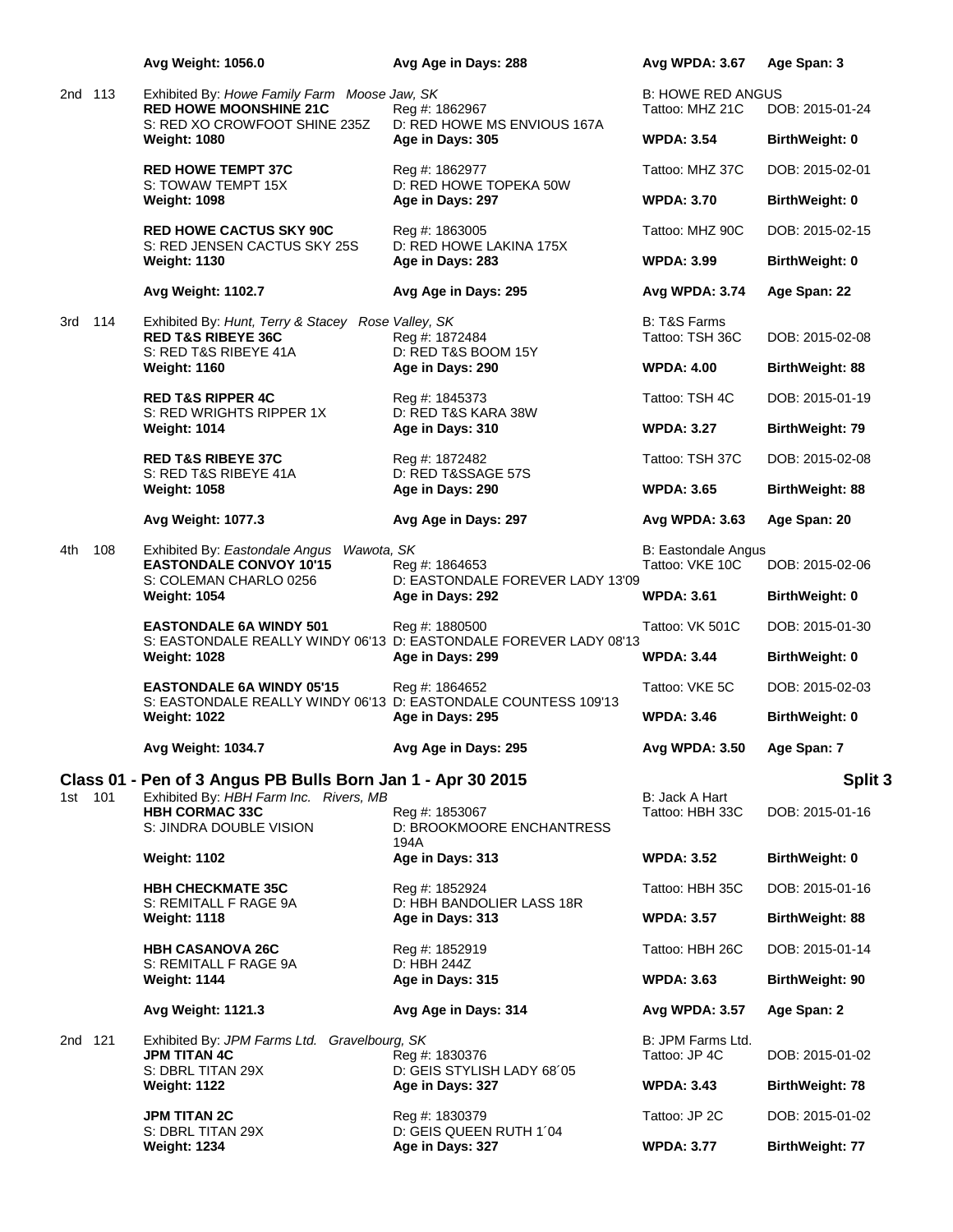|                         | <b>JPM TITAN 10C</b><br>S: DBRL TITAN 29X                                                                                             | Reg #: 1830372<br>D: GEIS JAY 204'08                | Tattoo: JP 10C                                                    | DOB: 2015-01-03        |
|-------------------------|---------------------------------------------------------------------------------------------------------------------------------------|-----------------------------------------------------|-------------------------------------------------------------------|------------------------|
|                         | <b>Weight: 1198</b>                                                                                                                   | Age in Days: 326                                    | <b>WPDA: 3.67</b>                                                 | <b>BirthWeight: 81</b> |
|                         | Avg Weight: 1184.7                                                                                                                    | Avg Age in Days: 327                                | Avg WPDA: 3.63                                                    | Age Span: 1            |
| 115<br>3rd              | Exhibited By: JanCliff Angus Edam, SK<br><b>JANCLIFF ACE 5C</b><br>S: HF SMOKIN' ACES 105Y                                            | Reg #: 1857813<br>D: JANCLIFF DUCHESS 3P            | B: Jeff Jamieson<br>Tattoo: SCJ 5C                                | DOB: 2015-01-15        |
|                         | <b>Weight: 1052</b>                                                                                                                   | Age in Days: 315                                    | <b>WPDA: 3.34</b>                                                 | <b>BirthWeight: 0</b>  |
|                         | <b>JANCLIFF STOCKMAN</b><br>S: TC STOCKMAN 365                                                                                        | Reg #: 1884318<br>D: SCC 726G TIBBIE 52F 17P        | Tattoo: SCJ 21C                                                   | DOB: 2015-01-23        |
|                         | <b>Weight: 1118</b>                                                                                                                   | Age in Days: 307                                    | <b>WPDA: 3.64</b>                                                 | BirthWeight: 0         |
|                         | <b>JANCLIFF TURBO 14C</b><br>S: DURALTA 4T TURBO 71X                                                                                  | Reg #: 1857819<br>D: JANCLIFF BARBARA 2U            | Tattoo: SCJ 14C                                                   | DOB: 2015-01-21        |
|                         | Weight: 970                                                                                                                           | Age in Days: 309                                    | <b>WPDA: 3.14</b>                                                 | BirthWeight: 0         |
|                         | <b>Avg Weight: 1046.7</b>                                                                                                             | Avg Age in Days: 310                                | Avg WPDA: 3.37                                                    | Age Span: 8            |
| 125<br>4th              | Exhibited By: Crescent Creek Angus Goodeve, SK<br>CRESCENT CREEK PACESETTER 12C Reg #: 1847455<br>S: CRESCENT CREEK PACESETTER<br>20U | D: CRESCENT CREEK ROSEBUD 152Y                      | <b>B: Crescent Creek Angus</b><br>Tattoo: WOS 12C                 | DOB: 2015-01-23        |
|                         | <b>Weight: 1012</b>                                                                                                                   | Age in Days: 306                                    | <b>WPDA: 3.31</b>                                                 | BirthWeight: 0         |
|                         | <b>CRESCENT CREEK IMPRINT 23C</b>                                                                                                     | Reg #: 1845829                                      | Tattoo: WOS 23C                                                   | DOB: 2015-01-27        |
|                         | S: CONNEALY IMPRINT 8317<br><b>Weight: 1036</b>                                                                                       | D: CRESCENT CREEK DUCHESS 13A<br>Age in Days: 302   | <b>WPDA: 3.43</b>                                                 | <b>BirthWeight: 0</b>  |
|                         | <b>CRESCENT CREEK ENTREPENUR</b><br>100C                                                                                              | Reg #: 1847509                                      | Tattoo: WOS 100C                                                  | DOB: 2015-02-11        |
|                         | S: CRESCENT CREEK ENTREPENUR<br>105A                                                                                                  | D: CRSCENT CREEK BLACKCAP 156Z                      |                                                                   |                        |
|                         | <b>Weight: 1078</b>                                                                                                                   | Age in Days: 287                                    | <b>WPDA: 3.76</b>                                                 | BirthWeight: 0         |
|                         |                                                                                                                                       |                                                     |                                                                   |                        |
|                         | Avg Weight: 1042.0                                                                                                                    | Avg Age in Days: 298                                | Avg WPDA: 3.49                                                    | Age Span: 19           |
| 1st 111                 | Class 02 - Pen of 3 Angus PB Bulls Born 2014<br>Exhibited By: Y Coulee Land & Cattle Co. Frenchman Butte, SK                          | Reg #: 1802853                                      | B: Y Coulee Land & Cattle Co<br>Tattoo: YCLC 564B DOB: 2014-04-07 | Split 1                |
|                         | <b>RED YCLC TIMBERLAKE 564B</b><br>S: RED YCLC 180 184P KING 555W<br><b>Weight: 1506</b>                                              | D: RED YCLC CAROLINE 687X<br>Age in Days: 598       | <b>WPDA: 2.52</b>                                                 | BirthWeight: 80        |
|                         | <b>RED YCLC TIMBERLAKE 537B</b>                                                                                                       | Reg #: 1802828                                      | Tattoo: YCLC 537B DOB: 2014-04-04                                 |                        |
|                         | S: RED YCLC 180 184P KING 555W<br><b>Weight: 1416</b>                                                                                 | D: RED YCLC PLACE KICK 703 365T<br>Age in Days: 601 | <b>WPDA: 2.36</b>                                                 | BirthWeight: 80        |
|                         | <b>RED YCLC TIMBERLAKE 525B</b>                                                                                                       | Reg #: 1802810                                      | Tattoo: YCLC 525B DOB: 2014-04-01                                 |                        |
|                         | S: RED YCLC 180 184P KING 555W<br><b>Weight: 1550</b>                                                                                 | D: RED YCLC COCOA 655X<br>Age in Days: 604          | <b>WPDA: 2.57</b>                                                 | BirthWeight: 83        |
|                         | Avg Weight: 1490.7                                                                                                                    | Avg Age in Days: 601                                | <b>Avg WPDA: 2.48</b>                                             | Age Span: 6            |
|                         | Class 03 - Grand Champion and Reserve Grand Champion Pen of Angus                                                                     |                                                     |                                                                   | Split 0                |
| <b>Bulls</b><br>1st 101 | Exhibited By: HBH Farm Inc. Rivers, MB<br><b>HBH CORMAC 33C</b><br>S: JINDRA DOUBLE VISION                                            | Reg #: 1853067<br>D: BROOKMOORE ENCHANTRESS         | B: Jack A Hart<br>Tattoo: HBH 33C                                 | DOB: 2015-01-16        |
|                         | <b>Weight: 1102</b>                                                                                                                   | 194A<br>Age in Days: 313                            | <b>WPDA: 3.52</b>                                                 | BirthWeight: 0         |
|                         | <b>HBH CHECKMATE 35C</b>                                                                                                              | Reg #: 1852924                                      | Tattoo: HBH 35C                                                   | DOB: 2015-01-16        |
|                         | S: REMITALL F RAGE 9A<br><b>Weight: 1118</b>                                                                                          | D: HBH BANDOLIER LASS 18R<br>Age in Days: 313       | <b>WPDA: 3.57</b>                                                 | <b>BirthWeight: 88</b> |
|                         | <b>HBH CASANOVA 26C</b><br>S: REMITALL F RAGE 9A                                                                                      | Reg #: 1852919<br>D: HBH 244Z                       | Tattoo: HBH 26C                                                   | DOB: 2015-01-14        |
|                         | <b>Weight: 1144</b>                                                                                                                   | Age in Days: 315                                    | <b>WPDA: 3.63</b>                                                 | BirthWeight: 90        |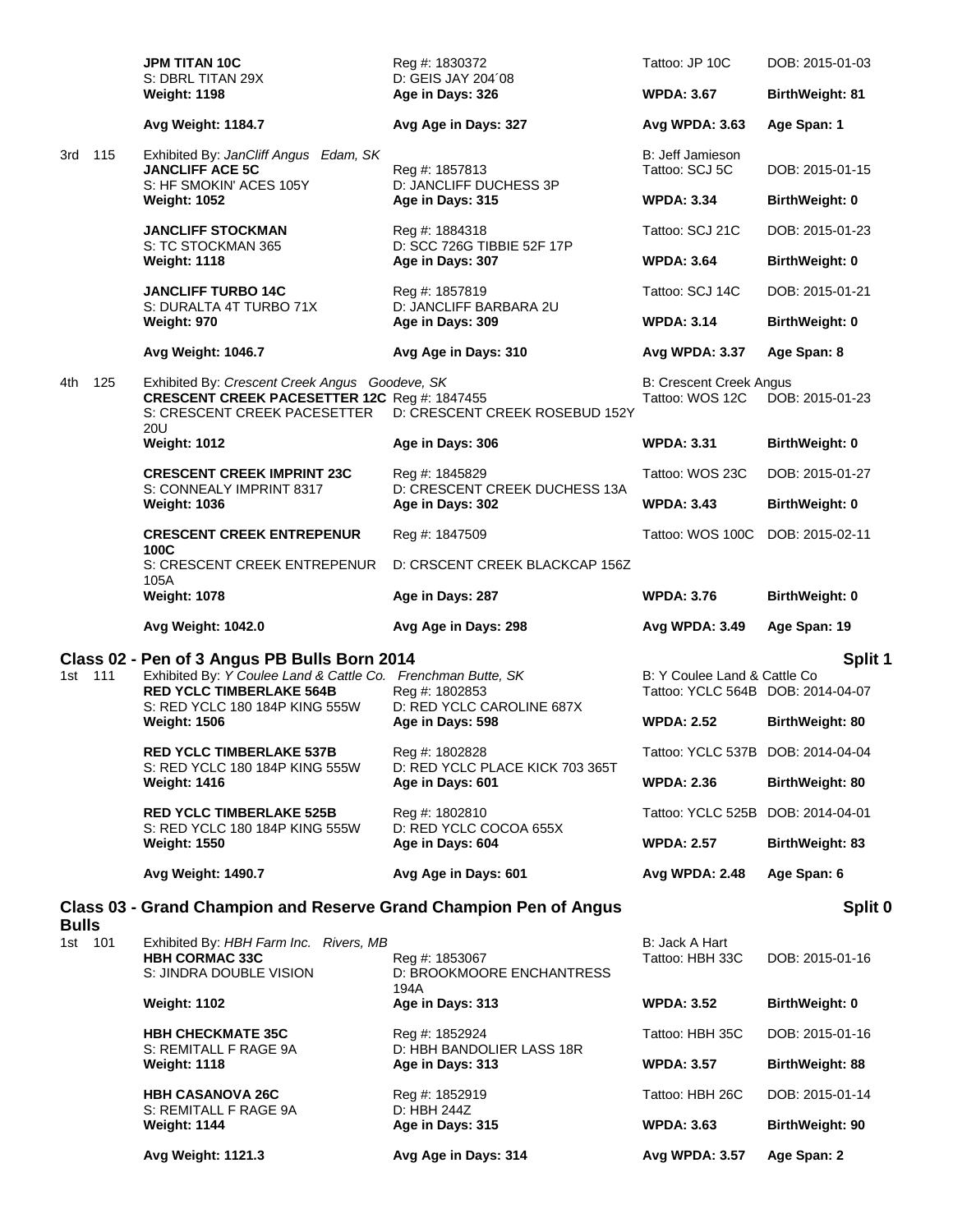| 2nd 102    | Exhibited By: Anderson Cattle Company Inc. SWAN RIVER, MB<br><b>RED ACC LEGACY 13C</b><br>S: RED WPRA LEGACY A-134 | Reg #: 1861244<br>D: RED ANDERSON'S BONNIE 21X                 | B: Anderson Cattle Company Inc.<br>Tattoo: BIA 13C   | DOB: 2015-02-09       |
|------------|--------------------------------------------------------------------------------------------------------------------|----------------------------------------------------------------|------------------------------------------------------|-----------------------|
|            | <b>Weight: 1026</b>                                                                                                | Age in Days: 289                                               | <b>WPDA: 3.55</b>                                    | BirthWeight: 0        |
|            | <b>RED ACC LEGACY 20C</b><br>S: RED WPRA LEGACY A-314                                                              | Reg #: 1861249<br>D: RED ANDERSON'S TIBBIE 132X                | Tattoo: BIA 20C                                      | DOB: 2015-02-12       |
|            | <b>Weight: 1044</b>                                                                                                | Age in Days: 286                                               | <b>WPDA: 3.65</b>                                    | BirthWeight: 0        |
|            | <b>RED ACC LEGACY 14C</b><br>S: RED WPRA LEGACY A-314                                                              | Reg #: 1861245<br>D: RED ANDERSON'S HEATHER 76T                | Tattoo: BIA 14C                                      | DOB: 2015-02-09       |
|            | <b>Weight: 1098</b>                                                                                                | Age in Days: 289                                               | <b>WPDA: 3.80</b>                                    | <b>BirthWeight: 0</b> |
|            | Avg Weight: 1056.0                                                                                                 | Avg Age in Days: 288                                           | Avg WPDA: 3.67                                       | Age Span: 3           |
|            | Class 04 - Pen of 3 Charolais PB Bulls born Jan 1 - Apr 30 2015                                                    |                                                                |                                                      | Split 1               |
| 1st 112    | Exhibited By: Howe Family Farm Moose Jaw, SK<br><b>WHITECAP COUGAR 103C</b>                                        | Reg #: PMC 364342                                              | <b>B: Whitecap Charolais</b><br>Tattoo: DDH 103C     | DOB: 2015-02-19       |
|            | S: WHITECAP REVOLVER 69Y<br><b>Weight: 1184</b>                                                                    | D: WHITECAP ROSEBUD 215T<br>Age in Days: 279                   | <b>WPDA: 4.24</b>                                    | BirthWeight: 0        |
|            | <b>WHITECAP COLD CREEK 169C</b><br>S: MERIT 9778W                                                                  | Reg #: MC 364343<br>D: MERIT LOIS 8019                         | Tattoo: HKS 169C                                     | DOB: 2015-03-10       |
|            | <b>Weight: 1094</b>                                                                                                | Age in Days: 260                                               | <b>WPDA: 4.21</b>                                    | BirthWeight: 0        |
|            | <b>WHITECAP CAPITAL 109C</b><br><b>S: MERIT 9778W</b>                                                              | Reg #: MC364344<br>D: WHITECAP MISS KATE 180X                  | Tattoo: MHZ 109C                                     | DOB: 2015-02-22       |
|            | <b>Weight: 1116</b>                                                                                                | Age in Days: 276                                               | <b>WPDA: 4.04</b>                                    | <b>BirthWeight: 0</b> |
|            | Avg Weight: 1131.3                                                                                                 | Avg Age in Days: 272                                           | Avg WPDA: 4.16                                       | Age Span: 19          |
| 2nd 131    | Exhibited By: Creek's Edge Land & Cattle Ltd. Yellow Creek, SK<br><b>SKW OUTRIGGER 70C</b><br>S: STEPPLER 83U      | Reg #: PMC363324<br>D: SKW MISTY 98W                           | B: Creek's Edge Land & Cattle Ltd<br>Tattoo: SKW 70C | DOB: 2015-01-16       |
|            | <b>Weight: 1130</b>                                                                                                | Age in Days: 313                                               | <b>WPDA: 3.61</b>                                    | BirthWeight: 92       |
|            | <b>SKW MISSION 9C</b><br>S: STEPPLER 83U                                                                           | Reg #: MC363298<br>D: SKW CATRINA 2X                           | Tattoo: SKW 9C                                       | DOB: 2015-01-04       |
|            | <b>Weight: 1150</b>                                                                                                | Age in Days: 325                                               | <b>WPDA: 3.54</b>                                    | BirthWeight: 93       |
|            | <b>SKW ROADHAMMER 5C</b><br>S: LT LEDGER 0332P                                                                     | Reg #: PMC363218<br>D: SKW DALLAS 112Z                         | Tattoo: SKW 5C                                       | DOB: 2015-01-01       |
|            | <b>Weight: 1248</b>                                                                                                | Age in Days: 328                                               | <b>WPDA: 3.80</b>                                    | BirthWeight: 104      |
|            | Avg Weight: 1176.0                                                                                                 | Avg Age in Days: 322                                           | Avg WPDA: 3.65                                       | Age Span: 15          |
| 3rd 107    | Exhibited By: Cedarlea Farms Hodgeville, SK<br><b>CEDARLEA TY COBB 78C</b><br>S: CIRCLE CEE LEGEND 307A            | Reg #: PMC365168<br>D: CEDARLEA STELLA 15S                     | B: Cedarlea Farms<br>Tattoo: LEO 78C                 | DOB: 2015-02-06       |
|            | <b>Weight: 1200</b>                                                                                                | Age in Days: 292                                               | <b>WPDA: 4.11</b>                                    | BirthWeight: 0        |
|            | <b>CEDARLEA RIPKIN 10C</b><br>S: CIRCLE CEE LEGEND 307A                                                            | Reg #: MC365164<br>D: CEDARLEA TINSEL 25A                      | Tattoo: LEO 10C                                      | DOB: 2015-01-15       |
|            | <b>Weight: 1108</b>                                                                                                | Age in Days: 314                                               | <b>WPDA: 3.53</b>                                    | BirthWeight: 0        |
|            | <b>CEDARLEA KOUFAX 70C</b><br>S: CIRCLE CEE LEGEND 307A                                                            | Reg #: MC365169<br>D: CEDARLEA UPROAR 65U                      | Tattoo: LEO 70C                                      | DOB: 2015-02-02       |
|            | <b>Weight: 1108</b>                                                                                                | Age in Days: 296                                               | <b>WPDA: 3.74</b>                                    | BirthWeight: 0        |
|            | Avg Weight: 1138.7                                                                                                 | Avg Age in Days: 301                                           | Avg WPDA: 3.79                                       | Age Span: 22          |
| 117<br>4th | Exhibited By: Jordan River Charolais<br><b>GLM CROKETT 17C</b><br>S: HC X-EMPT 20X                                 | Carrot River, SK<br>Reg #: MC364558<br>D: CHARBURG BANSHEE 32X | B: Jordan River Charolais<br>Tattoo: GLM 17C         | DOB: 2015-02-09       |
|            | <b>Weight: 1022</b>                                                                                                | Age in Days: 290                                               | <b>WPDA: 3.52</b>                                    | BirthWeight: 0        |
|            | <b>GLM CHEVY 22C</b><br>S: LAE AVALANCHE 327A                                                                      | Reg #: MC364560<br>D: GLM MISTY LASS 24X                       | Tattoo: GLM 22C                                      | DOB: 2015-02-11       |
|            | <b>Weight: 1056</b>                                                                                                | Age in Days: 288                                               | <b>WPDA: 3.67</b>                                    | BirthWeight: 0        |
|            | <b>GLM CANNON BALL 25C</b><br>S: LAE AVALANCHE 327A                                                                | Reg #: MC364562<br>D: GLM LASSARETTE 40W                       | Tattoo: GLM 25C                                      | DOB: 2015-02-15       |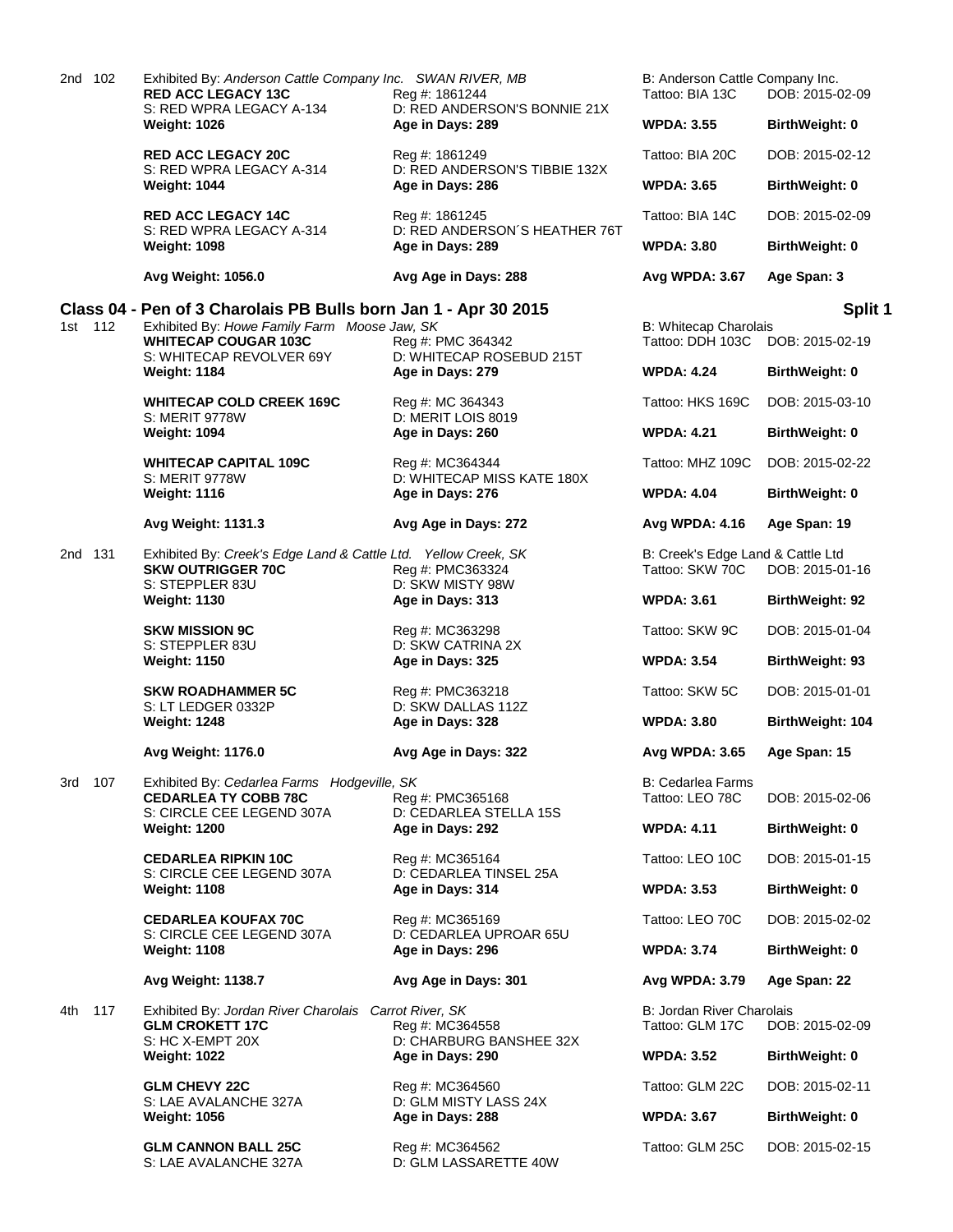|                                   | <b>Weight: 1128</b>                                                                                                             | Age in Days: 284                               | <b>WPDA: 3.97</b>                                         | BirthWeight: 0             |
|-----------------------------------|---------------------------------------------------------------------------------------------------------------------------------|------------------------------------------------|-----------------------------------------------------------|----------------------------|
|                                   | <b>Avg Weight: 1068.7</b>                                                                                                       | Avg Age in Days: 287                           | Avg WPDA: 3.72                                            | Age Span: 6                |
| 1st 112                           | Class 05 - Pen of 3 Charolais PB Bulls Born 2014<br>Exhibited By: Howe Family Farm Moose Jaw, SK<br><b>WHITECAP COUGAR 103C</b> | Reg #: PMC 364342                              | B: Whitecap Charolais<br>Tattoo: DDH 103C                 | Split 0<br>DOB: 2015-02-19 |
|                                   | S: WHITECAP REVOLVER 69Y<br><b>Weight: 1184</b>                                                                                 | D: WHITECAP ROSEBUD 215T<br>Age in Days: 279   | <b>WPDA: 4.24</b>                                         | BirthWeight: 0             |
|                                   | <b>WHITECAP COLD CREEK 169C</b><br><b>S: MERIT 9778W</b>                                                                        | Reg #: MC 364343                               | Tattoo: HKS 169C                                          | DOB: 2015-03-10            |
|                                   | <b>Weight: 1094</b>                                                                                                             | D: MERIT LOIS 8019<br>Age in Days: 260         | <b>WPDA: 4.21</b>                                         | BirthWeight: 0             |
|                                   | <b>WHITECAP CAPITAL 109C</b><br>S: MERIT 9778W                                                                                  | Reg #: MC364344<br>D: WHITECAP MISS KATE 180X  | Tattoo: MHZ 109C                                          | DOB: 2015-02-22            |
|                                   | <b>Weight: 1116</b>                                                                                                             | Age in Days: 276                               | <b>WPDA: 4.04</b>                                         | BirthWeight: 0             |
|                                   | Avg Weight: 1131.3                                                                                                              | Avg Age in Days: 272                           | Avg WPDA: 4.16                                            | Age Span: 19               |
| 2nd 131                           | Exhibited By: Creek's Edge Land & Cattle Ltd. Yellow Creek, SK<br><b>SKW OUTRIGGER 70C</b><br>S: STEPPLER 83U                   | Reg #: PMC363324<br>D: SKW MISTY 98W           | B: Creek's Edge Land & Cattle Ltd<br>Tattoo: SKW 70C      | DOB: 2015-01-16            |
|                                   | <b>Weight: 1130</b>                                                                                                             | Age in Days: 313                               | <b>WPDA: 3.61</b>                                         | <b>BirthWeight: 92</b>     |
|                                   | <b>SKW MISSION 9C</b><br>S: STEPPLER 83U                                                                                        | Reg #: MC363298<br>D: SKW CATRINA 2X           | Tattoo: SKW 9C                                            | DOB: 2015-01-04            |
|                                   | <b>Weight: 1150</b>                                                                                                             | Age in Days: 325                               | <b>WPDA: 3.54</b>                                         | <b>BirthWeight: 93</b>     |
|                                   | <b>SKW ROADHAMMER 5C</b><br>S: LT LEDGER 0332P                                                                                  | Reg #: PMC363218<br>D: SKW DALLAS 112Z         | Tattoo: SKW 5C                                            | DOB: 2015-01-01            |
|                                   | <b>Weight: 1248</b>                                                                                                             | Age in Days: 328                               | <b>WPDA: 3.80</b>                                         | BirthWeight: 104           |
|                                   | Avg Weight: 1176.0                                                                                                              | Avg Age in Days: 322                           | Avg WPDA: 3.65                                            | Age Span: 15               |
|                                   |                                                                                                                                 |                                                |                                                           |                            |
|                                   | Class 06 - Grand Champion and Reserve Grand Champion Pen of                                                                     |                                                |                                                           |                            |
| <b>Charolais Bulls</b><br>1st 112 | Exhibited By: Howe Family Farm Moose Jaw, SK<br><b>WHITECAP COUGAR 103C</b>                                                     | Reg #: PMC 364342                              | B: Whitecap Charolais<br>Tattoo: DDH 103C DOB: 2015-02-19 |                            |
|                                   | S: WHITECAP REVOLVER 69Y<br><b>Weight: 1184</b>                                                                                 | D: WHITECAP ROSEBUD 215T<br>Age in Days: 279   | <b>WPDA: 4.24</b>                                         | Split 0<br>BirthWeight: 0  |
|                                   | <b>WHITECAP COLD CREEK 169C</b>                                                                                                 | Reg #: MC 364343                               | Tattoo: HKS 169C                                          | DOB: 2015-03-10            |
|                                   | <b>S: MERIT 9778W</b><br><b>Weight: 1094</b>                                                                                    | D: MERIT LOIS 8019<br>Age in Days: 260         | <b>WPDA: 4.21</b>                                         | <b>BirthWeight: 0</b>      |
|                                   | <b>WHITECAP CAPITAL 109C</b>                                                                                                    | Reg #: MC364344                                | Tattoo: MHZ 109C                                          | DOB: 2015-02-22            |
|                                   | S: MERIT 9778W<br><b>Weight: 1116</b>                                                                                           | D: WHITECAP MISS KATE 180X<br>Age in Days: 276 | <b>WPDA: 4.04</b>                                         | BirthWeight: 0             |
|                                   | Avg Weight: 1131.3                                                                                                              | Avg Age in Days: 272                           | Avg WPDA: 4.16                                            | Age Span: 19               |
| 2nd 131                           | Exhibited By: Creek's Edge Land & Cattle Ltd. Yellow Creek, SK<br><b>SKW OUTRIGGER 70C</b><br>S: STEPPLER 83U                   | Reg #: PMC363324<br>D: SKW MISTY 98W           | B: Creek's Edge Land & Cattle Ltd<br>Tattoo: SKW 70C      | DOB: 2015-01-16            |
|                                   | <b>Weight: 1130</b>                                                                                                             | Age in Days: 313                               | <b>WPDA: 3.61</b>                                         | BirthWeight: 92            |
|                                   | <b>SKW MISSION 9C</b><br>S: STEPPLER 83U                                                                                        | Reg #: MC363298<br>D: SKW CATRINA 2X           | Tattoo: SKW 9C                                            | DOB: 2015-01-04            |
|                                   | <b>Weight: 1150</b>                                                                                                             | Age in Days: 325                               | <b>WPDA: 3.54</b>                                         | BirthWeight: 93            |
|                                   | <b>SKW ROADHAMMER 5C</b><br>S: LT LEDGER 0332P                                                                                  | Reg #: PMC363218<br>D: SKW DALLAS 112Z         | Tattoo: SKW 5C                                            | DOB: 2015-01-01            |
|                                   | <b>Weight: 1248</b>                                                                                                             | Age in Days: 328                               | <b>WPDA: 3.80</b>                                         | BirthWeight: 104           |
|                                   | Avg Weight: 1176.0                                                                                                              | Avg Age in Days: 322                           | Avg WPDA: 3.65                                            | Age Span: 15               |

| 1st 124 | Exhibited By: Lone Pine Cattle Services Vibank, SK |                       | B: Lone Pine Cattle Services     |
|---------|----------------------------------------------------|-----------------------|----------------------------------|
|         | XLP MDF STONE 108C                                 | Reg #: C03009548      | Tattoo: XLP 108C DOB: 2015-01-01 |
|         | S: XLP CLF 61P CY 127Y                             | D: XLP 91S BAMBI 108W |                                  |

ank, SK<br>ank, SK<br>g #: C03009548<br>XLP 91S BAMBI 108W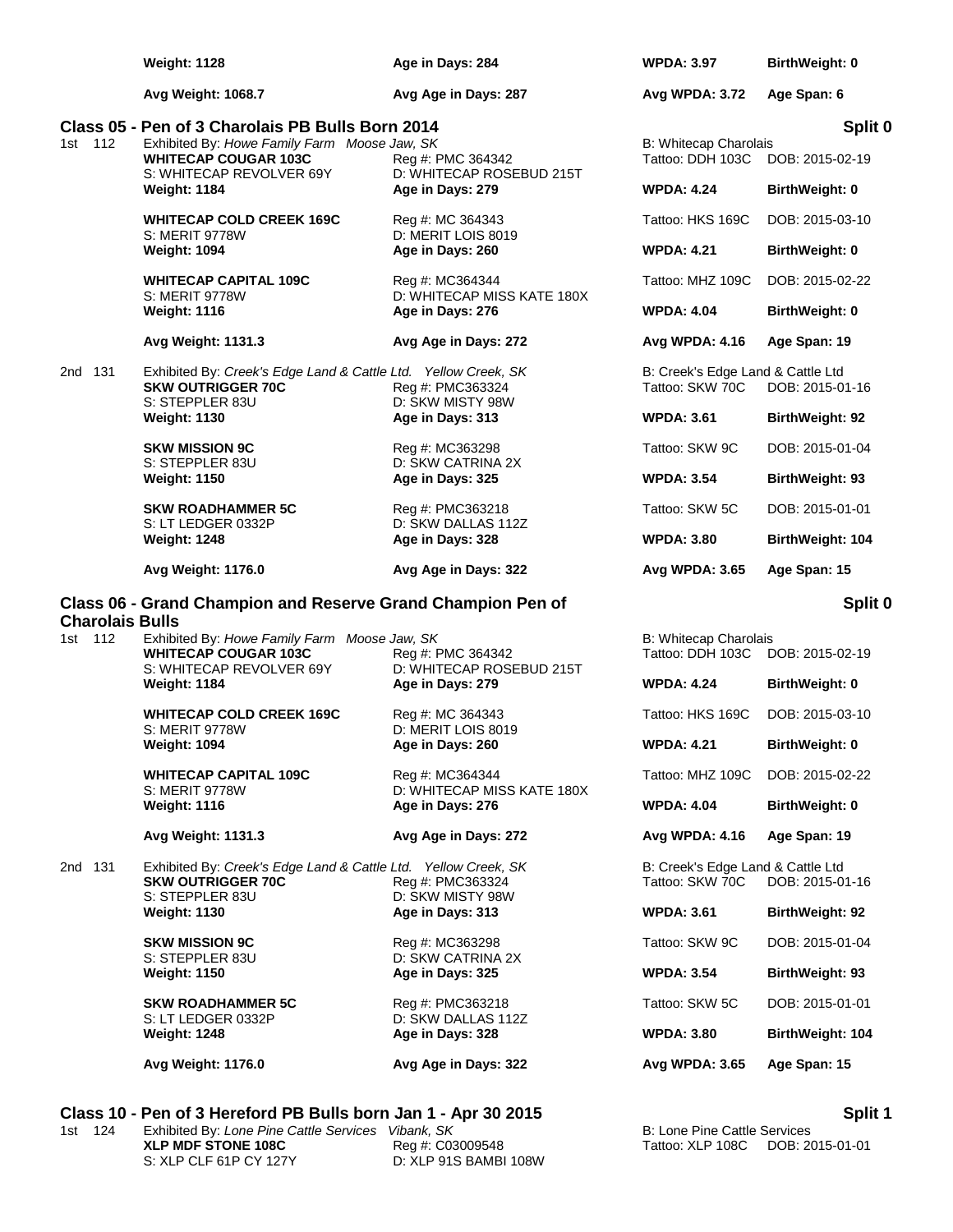|              | <b>Weight: 1026</b>                                                                                            | Age in Days: 328                                                     | <b>WPDA: 3.13</b>                                       | BirthWeight: 0        |
|--------------|----------------------------------------------------------------------------------------------------------------|----------------------------------------------------------------------|---------------------------------------------------------|-----------------------|
|              | KIRBY-LONEPINE ACTIONHERO 403C Reg #: C03009615<br>S: ANL A XLP ACTION ET 75Z                                  | D: KIRBY-LONEPINE 5L SYBIL 403T                                      | Tattoo: LPK 403C                                        | DOB: 2015-02-11       |
|              | <b>Weight: 1042</b>                                                                                            | Age in Days: 287                                                     | <b>WPDA: 3.63</b>                                       | BirthWeight: 0        |
|              | <b>KIRBY-LONEPINE 350C</b><br>S: TH 89T 743 UNTAPPED 425X ET                                                   | Reg #: APPLIED<br>D: SQUARE-D TANYA 50W                              | Tattoo: LPK 350C                                        | DOB: 2015-03-02       |
|              | <b>Weight: 1048</b>                                                                                            | Age in Days: 268                                                     | <b>WPDA: 3.91</b>                                       | <b>BirthWeight: 0</b> |
|              | Avg Weight: 1038.7                                                                                             | Avg Age in Days: 294                                                 | Avg WPDA: 3.53                                          | Age Span: 60          |
|              | Class 11 - Pen of 3 Hereford PB Bulls Born 2014                                                                |                                                                      |                                                         | Split 1               |
| 1st 123      | Exhibited By: Lone Pine Cattle Services Vibank, SK<br><b>KIRBY-LONEPINE CAMARO 403B</b>                        | Reg #: C03000899                                                     | <b>B: Lone Pine Cattle Services</b><br>Tattoo: LPK 403B | DOB: 2014-02-05       |
|              | S: TH 89T 743 UNTAPPED 425X ET<br><b>Weight: 1830</b>                                                          | D: KIRBY-LONEPINE 5L SYBIL 403T<br>Age in Days: 658                  | <b>WPDA: 2.78</b>                                       | <b>BirthWeight: 0</b> |
|              | XLP 38Z POLLED SCRIPT 355B<br>S: XLP 91S DOC HOLIDAY 38Z                                                       | Reg #: C03000913<br>D: XLP 187 JULIET 355Y                           | Tattoo: XLP 355B                                        | DOB: 2014-03-06       |
|              | <b>Weight: 1850</b>                                                                                            | Age in Days: 629                                                     | <b>WPDA: 2.94</b>                                       | BirthWeight: 0        |
|              | XLP 75Z KELSEY 55B<br>S: ANL A XLP ACTION ET 75Z                                                               | Reg #: C02996719<br>D: XLP 101S REESE 5Y                             | Tattoo: XLP 55B                                         | DOB: 2014-03-17       |
|              | <b>Weight: 1936</b>                                                                                            | Age in Days: 618                                                     | <b>WPDA: 3.13</b>                                       | BirthWeight: 0        |
|              | <b>Avg Weight: 1872.0</b>                                                                                      | Avg Age in Days: 635                                                 | <b>Avg WPDA: 2.95</b>                                   | Age Span: 40          |
| 2nd 127      | Exhibited By: Lilybrook Herefords Inc. Claresholm, AB<br>LBH 105X JP GALAXY 397B                               | Reg #: C02997912                                                     | <b>B: Lilybrook Herefords</b><br>Tattoo: LBH 397B       | DOB: 2014-03-07       |
|              | S: MCCOY 58GJACKPOT ET 105X<br><b>Weight: 1784</b>                                                             | D: LBH 157KMISS RIBSTONE 359T<br>Age in Days: 629                    | <b>WPDA: 2.84</b>                                       | BirthWeight: 0        |
|              | <b>LBH 39T STERLING 290B</b><br>S: CC77JSTYERLING 39T                                                          | Reg #: C02997845<br>D: LBH 157K MISS RIBSTONE 130X                   | Tattoo: LBH 290B                                        | DOB: 2014-02-20       |
|              | <b>Weight: 1806</b>                                                                                            | Age in Days: 644                                                     | <b>WPDA: 2.80</b>                                       | <b>BirthWeight: 0</b> |
|              | LBH 87M DIAMOND LAD 181B<br>S: XTC KING'S DIAMOND LAD 87M                                                      | Reg #: C02997497<br>D: LBH 157K MISS RIBSTONE 130X                   | Tattoo: LBH 181B                                        | DOB: 2014-02-13       |
|              | <b>Weight: 1834</b>                                                                                            | Age in Days: 651                                                     | <b>WPDA: 2.82</b>                                       | <b>BirthWeight: 0</b> |
|              | Avg Weight: 1808.0                                                                                             | Avg Age in Days: 641                                                 | Avg WPDA: 2.82                                          | Age Span: 22          |
| <b>Bulls</b> |                                                                                                                | Class 12 - Grand Champion and Reserve Grand Champion Pen of Hereford |                                                         | Split 0               |
| 1st 123      | Exhibited By: Lone Pine Cattle Services<br><b>KIRBY-LONEPINE CAMARO 403B</b><br>S: TH 89T 743 UNTAPPED 425X ET | Vibank, SK<br>Reg #: C03000899<br>D: KIRBY-LONEPINE 5L SYBIL 403T    | <b>B: Lone Pine Cattle Services</b><br>Tattoo: LPK 403B | DOB: 2014-02-05       |
|              | <b>Weight: 1830</b>                                                                                            | Age in Days: 658                                                     | <b>WPDA: 2.78</b>                                       | BirthWeight: 0        |
|              | <b>XLP 38Z POLLED SCRIPT 355B</b><br>S: XLP 91S DOC HOLIDAY 38Z                                                | Reg #: C03000913<br>D: XLP 187 JULIET 355Y                           | Tattoo: XLP 355B                                        | DOB: 2014-03-06       |
|              | <b>Weight: 1850</b>                                                                                            | Age in Days: 629                                                     | <b>WPDA: 2.94</b>                                       | <b>BirthWeight: 0</b> |
|              | <b>XLP 75Z KELSEY 55B</b><br>S: ANL A XLP ACTION ET 75Z                                                        | Reg #: C02996719<br>D: XLP 101S REESE 5Y                             | Tattoo: XLP 55B                                         | DOB: 2014-03-17       |
|              | <b>Weight: 1936</b>                                                                                            | Age in Days: 618                                                     | <b>WPDA: 3.13</b>                                       | BirthWeight: 0        |
|              | Avg Weight: 1872.0                                                                                             | Avg Age in Days: 635                                                 | Avg WPDA: 2.95                                          | Age Span: 40          |
| 2nd 124      | Exhibited By: Lone Pine Cattle Services<br><b>XLP MDF STONE 108C</b><br>S: XLP CLF 61P CY 127Y                 | Vibank, SK<br>Reg #: C03009548<br>D: XLP 91S BAMBI 108W              | <b>B: Lone Pine Cattle Services</b><br>Tattoo: XLP 108C | DOB: 2015-01-01       |
|              | <b>Weight: 1026</b>                                                                                            | Age in Days: 328                                                     | <b>WPDA: 3.13</b>                                       | <b>BirthWeight: 0</b> |
|              | KIRBY-LONEPINE ACTIONHERO 403C Reg #: C03009615<br>S: ANL A XLP ACTION ET 75Z                                  | D: KIRBY-LONEPINE 5L SYBIL 403T                                      | Tattoo: LPK 403C                                        | DOB: 2015-02-11       |
|              | <b>Weight: 1042</b>                                                                                            | Age in Days: 287                                                     | <b>WPDA: 3.63</b>                                       | BirthWeight: 0        |
|              | <b>KIRBY-LONEPINE 350C</b><br>S: TH 89T 743 UNTAPPED 425X ET                                                   | Reg #: APPLIED<br>D: SQUARE-D TANYA 50W                              | Tattoo: LPK 350C                                        | DOB: 2015-03-02       |
|              | <b>Weight: 1048</b>                                                                                            | Age in Days: 268                                                     | <b>WPDA: 3.91</b>                                       | BirthWeight: 0        |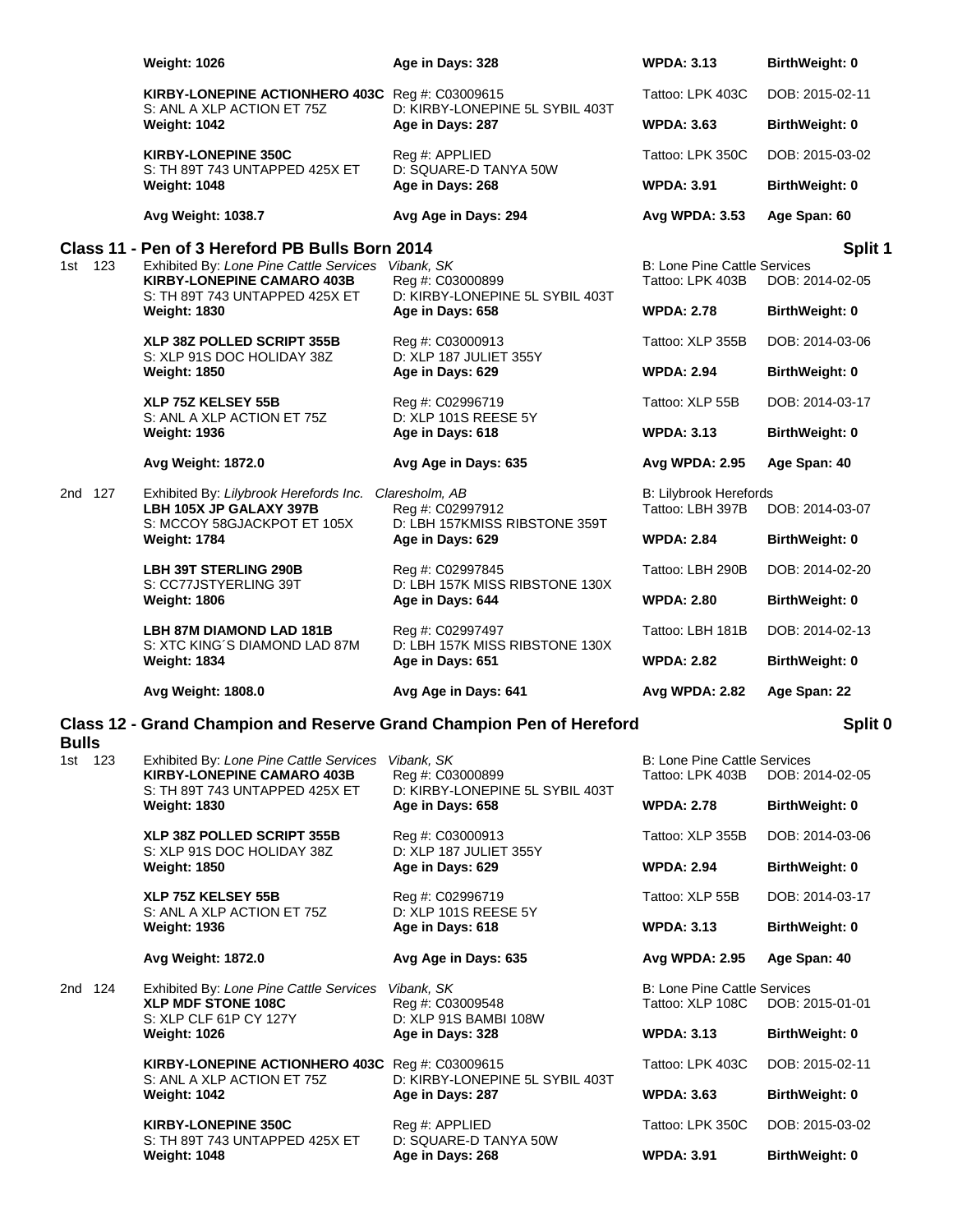## **Class 22 - Pen of 3 Simmental PB Bulls born Jan 1 - Apr 30 2015**<br>1st 120 Exhibited By: *McIntosh Livestock Maymont. SK* B: MCINTOSH LIVESTOCK

 $1$ Exhibited By: *McIntosh Livestock Maymont, SK* B: MCINTOSH LIVESTOCK LIVESTOCK B: MCINTOSH LIVESTOCK B: MCINTOSH LIVESTOCK B: MCINTOSH LIVESTOCK B: MCINTOSH LIVESTOCK B: MCINTOSH LIVESTOCK B: MCINTOSH LIVESTOCK B: MCINT **MCINTOSH SONNY 44C** Reg #: 1145107 S: SAJ RED EQUALIZER 7U D: MISS R PLUS 8297U **Weight: 1140 Age in Days: 298** 

**MCINTOSH ARSENAL 55C** Reg #: 1144390<br>S: IPU HEISENBERG 123Z D: IPU 56U MS **Weight: 1184 Age in Days: 291** 

**MCINTOSH DAPPER DON 30C** Reg #: 1145106 S: SAJ RED EQUALIZER 7U D: MISS R PLUS 8297U **Weight: 1274 Age in Days: 305** 

## **Avg Weight: 1199.3 Avg Age in Days: 298**

2nd 109 Exhibited By: *Forden Fairview Farm Ltd. Punichy, SK* **FAIRVIEW MERCURY 81C** Reg #: 1151852 S: DOUBLE BAR D LEGEND 87W D: MISS FAIRVIEW 2X **Weight: 1102 Age in Days: 298** 

> **FAIRVIEW THUNDER 92C** Reg #: 1151909 S: DOUBLE BAR D LEGEND 87W D: MISS FAIRVIEW 91X **Weight: 1100 Age in Days: 297**

> **FAIRVIEW THOR 12C** Reg #: 1151879 S: DOUBLE BAR D LEGEND 87W D: FDN WYNELLE 46W **Weight: 1204 Age in Days: 304**

3rd 110 Exhibited By: *Forden Fairview Farm Ltd. Punichy, SK*: Forden Fairview Farm Ltd. Punichy, SK **FAIRVIEW ZEUS V 257C Reg #: 1151881** S: DOUBLE BAR C LEGEND 87W D: TRIPLE MISS MARCUS 25U **Weight: 1116 Age in Days: 288 Birth** 

> **FAIRVIEW ZEUS IV 157C** Reg #: 1151880<br>S: DOUBLE BAR D LEGEND 87W D: TRIPLE MISS MARCUS 25U S: DOUBLE BAR D LEGEND 87W **Weight: 1158 Age in Days: 301 WPDA: 3.85 BirthWeight: 108**

> **FAIRVIEW FERRARI 43C** Reg #: 1151875 Tattoo: FDN 43C DOB: 2015-01-21 S: ERIXON GRAND PRIX 125A D: MIS FDN TINA 36T **Weight: 1158 Age in Days: 308 WPDA: 3.76 BirthWeight: 0**

D: IPU 56U MS RED LINER 242X

## **Avg Weight: 1135.3 Avg Age in Days: 300**

## **Class 22 - Pen of 3 Simmental PB Bulls born Jan 1 - Apr 30 2015 Split 2**

**Weight: 1194 Age in Days: 306** 

**PHEASANTDALE BRUTE 115C** Reg #: 1147565

**PHEASANTDALE BIGCASH 111C** Reg #: 1147559 Tattoo: PTS 111C DOB: 2015-01-21<br>S: BLACKSAND BIG BANG 1Z D: PHEASANTDALE MS BLK 59A

2nd 130 Exhibited By: *Red Willow Ranch LTD Cutknife, SK* B: Red Willow Ranch LTD

# S: BLACKSAND BIG BANG 1Z D: PHEASANTDALE MS SHOW 216X

S: BLACKSAND BIG BANG 1Z D: PHEASANTDALE MS ODIN 13Y **Weight: 1234 Age in Days: 308 WPDA: 4.01 BirthWeight: 106**

D: PHEASANTDALE MS BLK 59A **Weight: 1094 Age in Days: 309 WPDA: 3.54 BirthWeight: 90**

**RWR STAND ON 38C** Reg #: 1149932 Tattoo: RWR 38C DOB: 2015-01-20<br>S: WESTGOLD STANDOUT 42Z D: ANDR10T CHERRY CREEK STEFFI D: ANDR10T CHERRY CREEK STEFFI 10T **Weight: 1184 Birth Weight: 1184 Birth Weight: 309 Birth** 

|                                                  | Split            |
|--------------------------------------------------|------------------|
| <b>3: MCINTOSH LIVESTOCK</b><br>Fattoo: SBMC 44C | DOB: 2015-02-01  |
| <b>NPDA: 3.83</b>                                | BirthWeight: 0   |
| Fattoo: SBMC 55C                                 | DOB: 2015-02-08  |
| <b>NPDA: 4.07</b>                                | BirthWeight: 0   |
| Fattoo: SBMC 30C                                 | DOB: 2015-01-25  |
| <b>NPDA: 4.18</b>                                | BirthWeight: 0   |
| Avg WPDA: 4.02                                   | Age Span: 14     |
| 3: Forden Fairview Farm Ltd.<br>Tattoo: FDN 81C  | DOB: 2015-01-31  |
| <b>NPDA: 3.70</b>                                | BirthWeight: 100 |
| <b>Tattoo: FDN 92C</b>                           | DOB: 2015-02-01  |
| <b>NPDA: 3.70</b>                                | BirthWeight: 107 |
| <b>Tattoo: FDN 12W</b>                           | DOB: 2015-01-25  |
| <b>NPDA: 3.96</b>                                | BirthWeight: 107 |
| Avg WPDA: 3.79                                   | Age Span: 7      |
| 3: Forden Fairview Farm Ltd<br>Fattoo: FDN 257C  | DOB: 2015-02-10  |
| <b>NPDA: 3.88</b>                                | BirthWeight: 106 |
| <b>Tattoo: FDN 157C</b>                          | DOB: 2015-01-28  |
|                                                  |                  |

**Avg Weight: 1144.0 Avg Age in Days: 299 Avg WPDA: 3.83 Age Span: 20**

1st 128 Exhibited By: *Pheasantdale Cattle Company Ltd. Balcarres, SK* B: PHEASANTDALE CATTLE COMPANY **PHEASANTDALE CASH 125C** Reg #: 1149966 Tattoo: PTS 125C DOB: 2015-01-24

| WPDA: 3.90        | <b>BirthWeight: 110</b> |
|-------------------|-------------------------|
| Tattoo: PTS 115C. | $DOR: 2015-01-22$       |

**Avg Weight: 1174.0 Avg Age in Days: 308 Avg WPDA: 3.82 Age Span: 3**

| VPDA: 3.83 | <b>BirthWeight: 92</b> |
|------------|------------------------|
|            |                        |

**RWR MATADOR 51C** Reg #: 1149947 Tattoo: RWR 51C DOB: 2015-01-24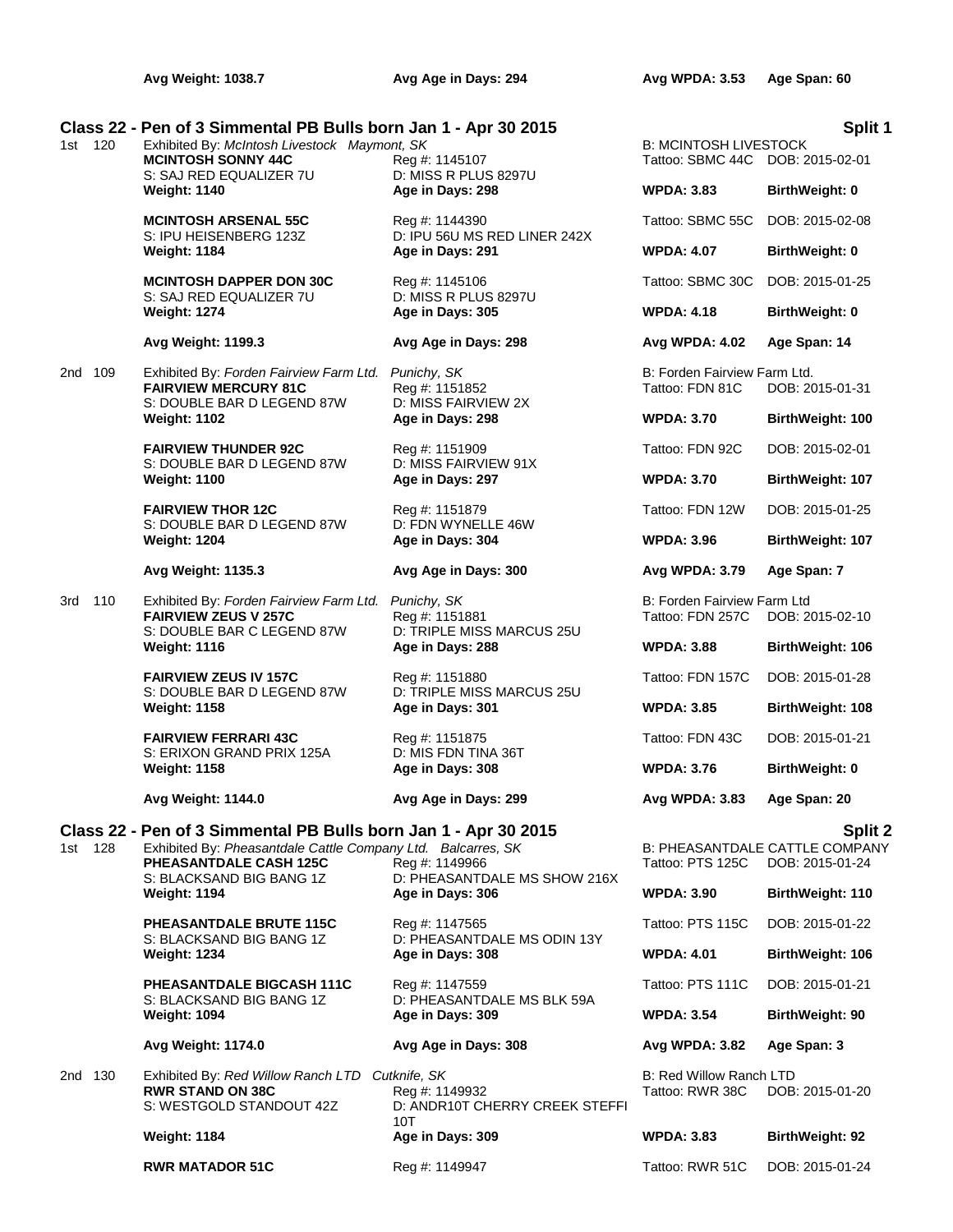|         |     | S: WESTGOLD STANDOUT 42Z<br><b>Weight: 1248</b>                                                                               | D: BBBG 8T BBBG FRANCHESCA 8T<br>Age in Days: 305  | <b>WPDA: 4.09</b>                                                | BirthWeight: 107                                         |
|---------|-----|-------------------------------------------------------------------------------------------------------------------------------|----------------------------------------------------|------------------------------------------------------------------|----------------------------------------------------------|
|         |     | <b>RWR SHAKEDOWN 27C</b>                                                                                                      | Reg #: 1149911                                     | Tattoo: RWR 27C                                                  | DOB: 2015-01-15                                          |
|         |     | S: WESTGOLD STANDOUT 42Z<br><b>Weight: 1204</b>                                                                               | D: IPU 130S IPU MS LAREDO 130S<br>Age in Days: 314 | <b>WPDA: 3.83</b>                                                | BirthWeight: 104                                         |
|         |     | Avg Weight: 1212.0                                                                                                            | Avg Age in Days: 309                               | <b>Avg WPDA: 3.92</b>                                            | Age Span: 9                                              |
| 3rd 119 |     | Exhibited By: Rosemead Farm Ottawa, ON<br><b>ROSEMEAD CATALIST 47C</b><br>S: SHAWACRES JAHARI 50L                             | Reg #: 1142185<br>D: SANMAR POL NINA 90N           | B: Rosemead Farm<br>Tattoo: IKM 47C                              | DOB: 2015-01-24                                          |
|         |     | <b>Weight: 1182</b>                                                                                                           | Age in Days: 305                                   | <b>WPDA: 3.88</b>                                                | <b>BirthWeight: 103</b>                                  |
|         |     | <b>ROSEMEAD CROSSBOW 46C</b><br>S: SHAWACRES JAHARI 50L                                                                       | Reg #: 1142184<br>D: SANMAR POL NINA 90N           | Tattoo: IKM 46C                                                  | DOB: 2015-01-18                                          |
|         |     | <b>Weight: 1166</b>                                                                                                           | Age in Days: 311                                   | <b>WPDA: 3.75</b>                                                | BirthWeight: 98                                          |
|         |     | <b>ROSEMEAD COUNTRY WIDE 45C</b><br>S: SHAWACRES JAHARI 50L                                                                   | Reg #: 1142183<br>D: SANJAY POL NINA 90N           | Tattoo: IKM 45C                                                  | DOB: 2015-01-17                                          |
|         |     | <b>Weight: 1122</b>                                                                                                           | Age in Days: 312                                   | <b>WPDA: 3.60</b>                                                | BirthWeight: 96                                          |
|         |     | <b>Avg Weight: 1156.7</b>                                                                                                     | Avg Age in Days: 309                               | Avg WPDA: 3.74                                                   | Age Span: 7                                              |
| 4th     | 129 | Exhibited By: Pheasantdale Cattle Company Ltd. Balcarres, SK<br><b>PHEASANTDALE MR 177C</b><br>S: BLACKSAND BIG BANG 1Z       | Reg #: 1150025<br>D: PHEASANTDALE RED LADY146W     | Tattoo: PTS 177C                                                 | <b>B: PHEASANTDALE CATTLE COMPANY</b><br>DOB: 2015-02-03 |
|         |     | <b>Weight: 1076</b>                                                                                                           | Age in Days: 296                                   | <b>WPDA: 3.64</b>                                                | BirthWeight: 104                                         |
|         |     | <b>PHEASANTDALE WRANGLE 73C</b><br>S: WFL MR WESTWAY 79Z                                                                      | Reg #: 1147497<br>D: PHEASANTDALE BARBIE 4U        | Tattoo: PTS 73C                                                  | DOB: 2015-01-14                                          |
|         |     | <b>Weight: 1094</b>                                                                                                           | Age in Days: 316                                   | <b>WPDA: 3.46</b>                                                | BirthWeight: 98                                          |
|         |     | PHEASANTDALE CASHGRAB 34C<br>S: LRX THE GODFATHER 141Z                                                                        | Reg #: 1136550<br>D: PHEASANTDALE MS FORCE 45Y     | Tattoo: PTS 34C                                                  | DOB: 2015-01-05                                          |
|         |     |                                                                                                                               |                                                    |                                                                  |                                                          |
|         |     | Weight: 984                                                                                                                   | Age in Days: 325                                   | <b>WPDA: 3.03</b>                                                | BirthWeight: 90                                          |
|         |     | Avg Weight: 1051.3                                                                                                            | Avg Age in Days: 312                               | Avg WPDA: 3.37                                                   | Age Span: 29                                             |
| 1st 120 |     | Class 23 - Pen of 3 Simmental PB Bulls born 2014<br>Exhibited By: McIntosh Livestock Maymont, SK<br><b>MCINTOSH SONNY 44C</b> | Reg #: 1145107                                     | <b>B: MCINTOSH LIVESTOCK</b><br>Tattoo: SBMC 44C DOB: 2015-02-01 | Split 0                                                  |
|         |     | S: SAJ RED EQUALIZER 7U<br><b>Weight: 1140</b>                                                                                | D: MISS R PLUS 8297U<br>Age in Days: 298           | <b>WPDA: 3.83</b>                                                | BirthWeight: 0                                           |
|         |     | <b>MCINTOSH ARSENAL 55C</b>                                                                                                   | Reg #: 1144390                                     | Tattoo: SBMC 55C DOB: 2015-02-08                                 |                                                          |
|         |     | S: IPU HEISENBERG 123Z<br><b>Weight: 1184</b>                                                                                 | D: IPU 56U MS RED LINER 242X<br>Age in Days: 291   | <b>WPDA: 4.07</b>                                                | BirthWeight: 0                                           |
|         |     | <b>MCINTOSH DAPPER DON 30C</b>                                                                                                | Reg #: 1145106                                     | Tattoo: SBMC 30C                                                 | DOB: 2015-01-25                                          |
|         |     | S: SAJ RED EQUALIZER 7U<br><b>Weight: 1274</b>                                                                                | D: MISS R PLUS 8297U<br>Age in Days: 305           | <b>WPDA: 4.18</b>                                                | BirthWeight: 0                                           |
|         |     | Avg Weight: 1199.3                                                                                                            | Avg Age in Days: 298                               | Avg WPDA: 4.02                                                   | Age Span: 14                                             |
| 2nd 128 |     | Exhibited By: Pheasantdale Cattle Company Ltd. Balcarres, SK<br><b>PHEASANTDALE CASH 125C</b>                                 | Reg #: 1149966                                     | Tattoo: PTS 125C                                                 | <b>B: PHEASANTDALE CATTLE COMPANY</b><br>DOB: 2015-01-24 |
|         |     | S: BLACKSAND BIG BANG 1Z<br><b>Weight: 1194</b>                                                                               | D: PHEASANTDALE MS SHOW 216X<br>Age in Days: 306   | <b>WPDA: 3.90</b>                                                | <b>BirthWeight: 110</b>                                  |
|         |     | PHEASANTDALE BRUTE 115C                                                                                                       | Reg #: 1147565                                     | Tattoo: PTS 115C                                                 | DOB: 2015-01-22                                          |
|         |     | S: BLACKSAND BIG BANG 1Z<br><b>Weight: 1234</b>                                                                               | D: PHEASANTDALE MS ODIN 13Y<br>Age in Days: 308    | <b>WPDA: 4.01</b>                                                | BirthWeight: 106                                         |
|         |     | PHEASANTDALE BIGCASH 111C                                                                                                     | Reg #: 1147559                                     | Tattoo: PTS 111C                                                 | DOB: 2015-01-21                                          |
|         |     | S: BLACKSAND BIG BANG 1Z<br><b>Weight: 1094</b>                                                                               | D: PHEASANTDALE MS BLK 59A<br>Age in Days: 309     | <b>WPDA: 3.54</b>                                                | BirthWeight: 90                                          |
|         |     | <b>Avg Weight: 1174.0</b>                                                                                                     | Avg Age in Days: 308                               | Avg WPDA: 3.82                                                   | Age Span: 3                                              |

**Simmental Bulls**